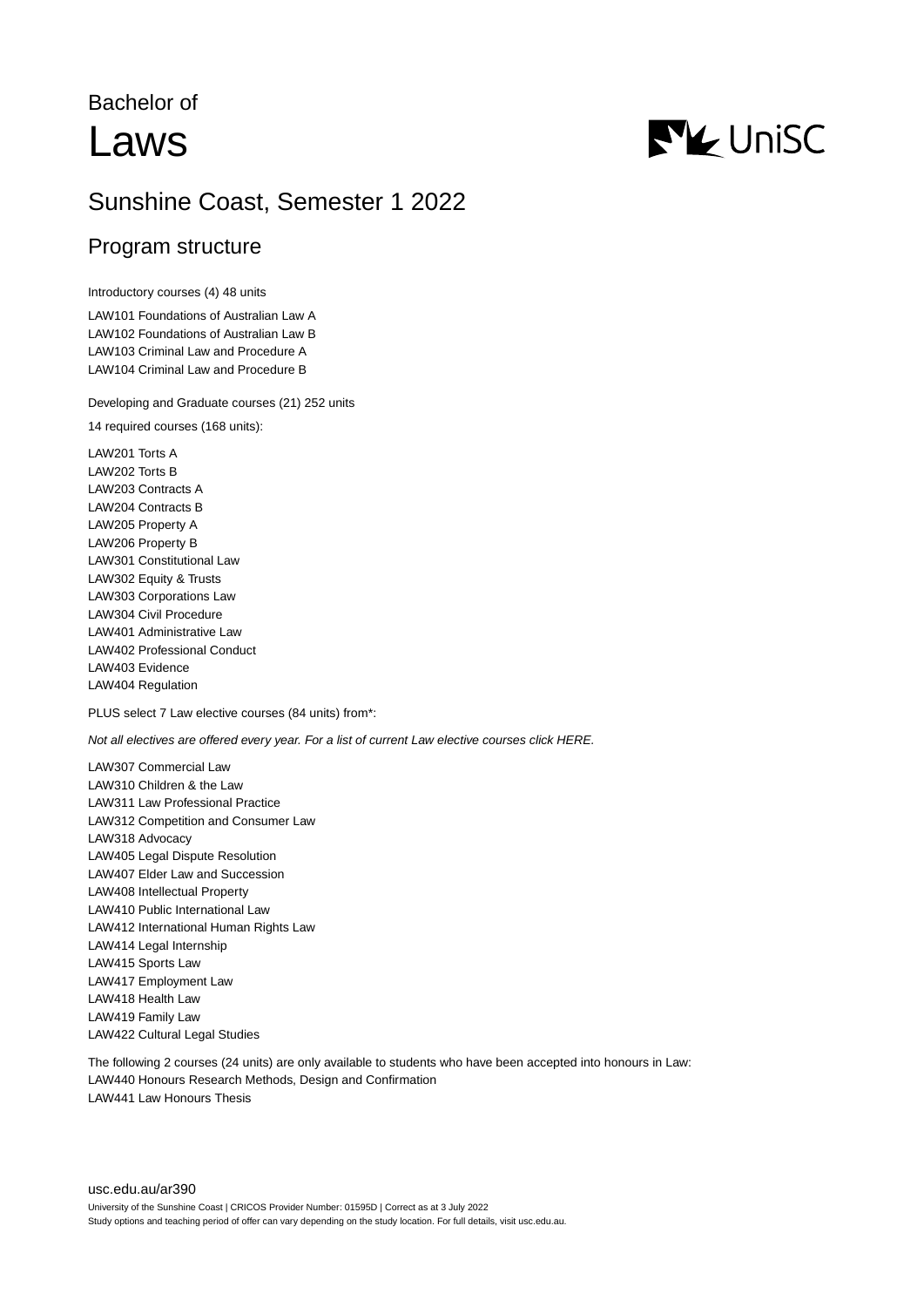#### Electives courses (7) 84 units

In addition to the requirement for 7 developing or graduate level Law electives (84 units), you must select 7 elective courses (84 units) from the undergraduate elective course options. Of these electives, 1 (12 units) must be developing or graduate level (200/300/400 coded) courses, and a maximum of 4 courses (48 units) can be Law electives.

Note: Program structures are subject to change. Not all USC courses are available on every USC campus.

## Total units: 384

## Study sequence

This Bachelor of Laws recommended study sequence is for students commencing in the current semester.

#### Year 1

#### Semester 1

| <b>COURSE</b>                          | SEMESTER OF OFFER<br>(SUNSHINE COAST) | <b>UNITS</b> | <b>REQUISITES</b>                                         |
|----------------------------------------|---------------------------------------|--------------|-----------------------------------------------------------|
| LAW101 Foundations of Australian Law A | • Semester 1, Semester 2              | 12           | Pre:<br>Enrolled in any Law Program or<br>AR013 or AB101. |
| LAW103 Criminal Law and Procedure A    | • Semester 1                          | 12           | Pre:<br>Enrolled in any Law Program or<br>AR013 or AB101. |
|                                        |                                       |              | Co:<br>LAW101                                             |

PLUS select 2 elective courses from the undergraduate elective course options.

#### Semester 2

| <b>COURSE</b>                          | SEMESTER OF OFFER<br>(SUNSHINE COAST) | <b>UNITS</b> | <b>REQUISITES</b>                                          |
|----------------------------------------|---------------------------------------|--------------|------------------------------------------------------------|
| LAW102 Foundations of Australian Law B | • Semester 2                          | 12           | Co:<br>LAW101 and enrolled in any<br>Law Program or AR013. |
| LAW104 Criminal Law and Procedure B    | • Semester 2                          | 12           | Pre:<br>LAW103 and enrolled in any<br>Law Program          |
|                                        |                                       |              | Co:<br>LAW102                                              |

PLUS select 2 elective courses from the undergraduate elective course options.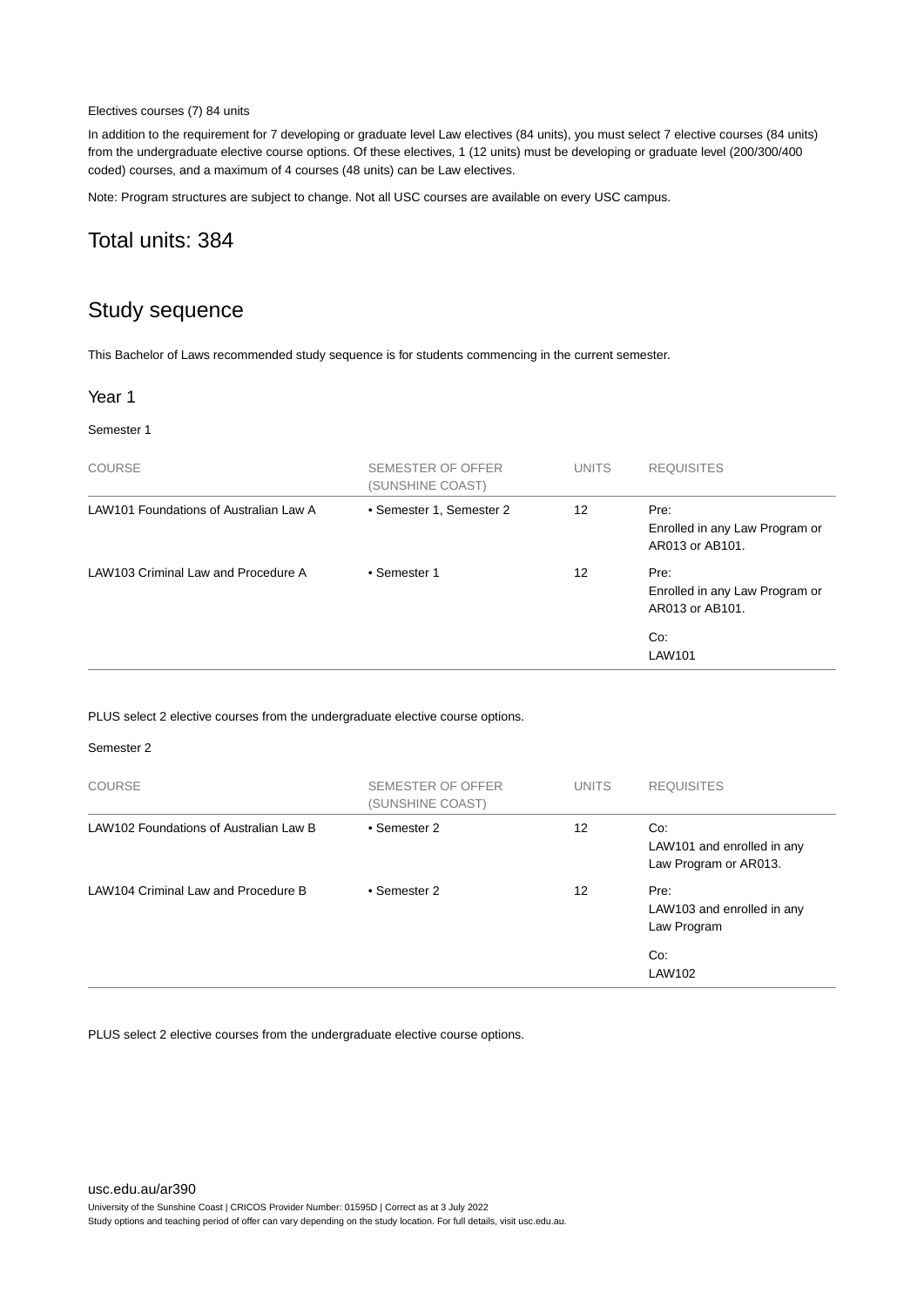#### Year 2

#### Semester 1

| <b>COURSE</b>      | <b>SEMESTER OF OFFER</b><br>(SUNSHINE COAST) | <b>UNITS</b> | <b>REQUISITES</b>                                                                                            |
|--------------------|----------------------------------------------|--------------|--------------------------------------------------------------------------------------------------------------|
| LAW201 Torts A     | • Semester 1                                 | 12           | Pre:<br>(LAW102 and enrolled in any<br>Law Program (except AR391) or<br>AB101, UU301, UU302, or<br>XU301) or |
|                    |                                              |              | Co:<br>LAW101 and enrolled in AR391                                                                          |
| LAW203 Contracts A | • Semester 1                                 | 12           | Pre:<br>(LAW102 and enrolled in any<br>Law Program except AR391) or<br>(AB101, UU301, UU302,<br>XU301) or    |
|                    |                                              |              | Co:<br>LAW101 and enrolled in AR391                                                                          |
| LAW205 Property A  | • Semester 1                                 | 12           | Pre:<br>LAW102 and enrolled in any<br>Law Program or AB101, UU301,<br>UU302 or XU301                         |

PLUS select 1 elective course from the undergraduate elective course options.

#### Semester 2

| <b>COURSE</b>      | <b>SEMESTER OF OFFER</b><br>(SUNSHINE COAST) | <b>UNITS</b>      | <b>REQUISITES</b>                                                                        |
|--------------------|----------------------------------------------|-------------------|------------------------------------------------------------------------------------------|
| LAW202 Torts B     | • Semester 2                                 | 12                | Pre:<br>(LAW201 and enrolled in any<br>Law Program except AR391 or<br>UU301 or XU301) or |
|                    |                                              |                   | Co:<br>LAW102 and enrolled in AR391                                                      |
| LAW204 Contracts B | • Semester 2                                 | $12 \overline{ }$ | Pre:<br>(LAW203 and enrolled in any<br>Law Program except AR391) or                      |
|                    |                                              |                   | Co:<br>LAW102 and enrolled in AR391                                                      |
| LAW206 Property B  | • Semester 2                                 | $12 \overline{ }$ | Pre:<br>LAW205 and enrolled in any<br>Law Program or UU301 or<br>XU301                   |

PLUS select 1 elective course from the undergraduate elective course options.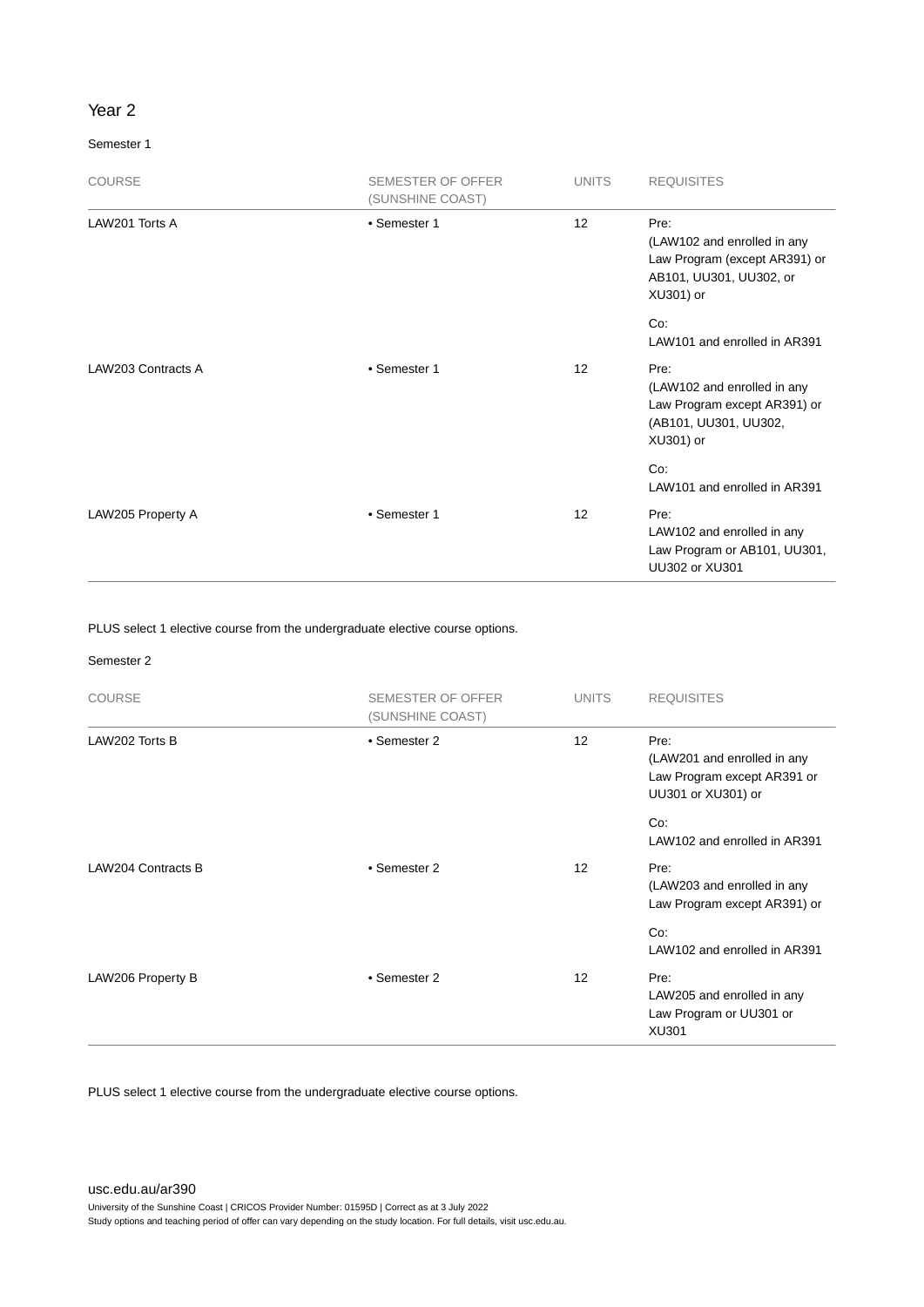#### Year 3

#### Semester 1

| <b>COURSE</b>                    | <b>SEMESTER OF OFFER</b><br>(SUNSHINE COAST) | <b>UNITS</b> | <b>REQUISITES</b>                                                                                                   |
|----------------------------------|----------------------------------------------|--------------|---------------------------------------------------------------------------------------------------------------------|
| <b>LAW301 Constitutional Law</b> | • Semester 1                                 | 12           | Pre:<br>LAW102 and enrolled in any<br>Law Program or AB101, XU301,<br><b>UU302 or UU301</b>                         |
| LAW302 Equity & Trusts           | • Semester 1                                 | 12           | Pre:<br>LAW204 and enrolled in any<br>Law Program or AB101, XU301,<br><b>UU302 or UU301</b><br>Co:<br><b>LAW205</b> |

PLUS select 1 LAW coded developing or graduate level (300/400 coded) elective course.

Please note: Semester offerings for Law elective courses are subject to change and are dependent on student demand.

PLUS select 1 elective course from the undergraduate elective course options.

#### Semester 2

| <b>COURSE</b>           | SEMESTER OF OFFER<br>(SUNSHINE COAST) | <b>UNITS</b> | <b>REQUISITES</b>                                                      |
|-------------------------|---------------------------------------|--------------|------------------------------------------------------------------------|
| LAW303 Corporations Law | • Semester 2                          | 12           | Co:<br>LAW204 and enrolled in any<br>Law Program or UU301 or<br>XU301  |
| LAW304 Civil Procedure  | • Semester 2                          | 12           | Pre:<br>LAW102 and enrolled in any<br>Law Program or UU301 or<br>XU301 |

PLUS select 2 LAW coded developing or graduate level (300/400 coded) elective courses.

Please note: Semester offerings for Law elective courses are subject to change and are dependent on student demand.

#### Year 4

#### Semester 1

| <b>COURSE</b>             | SEMESTER OF OFFER<br>(SUNSHINE COAST) | <b>UNITS</b> | <b>REQUISITES</b>                                                                    |
|---------------------------|---------------------------------------|--------------|--------------------------------------------------------------------------------------|
| LAW401 Administrative Law | • Semester 1                          | 12           | Pre:<br>LAW301 and enrolled in any<br>Law Program or AB101, UU301,<br>UU302 or XU301 |
| LAW403 Evidence           | • Semester 1                          | 12           | Pre:<br>LAW104 and LAW304 and<br>enrolled in a Law Program or                        |

University of the Sunshine Coast | CRICOS Provider Number: 01595D | Correct as at 3 July 2022

Study options and teaching period of offer can vary depending on the study location. For full details, visit usc.edu.au.